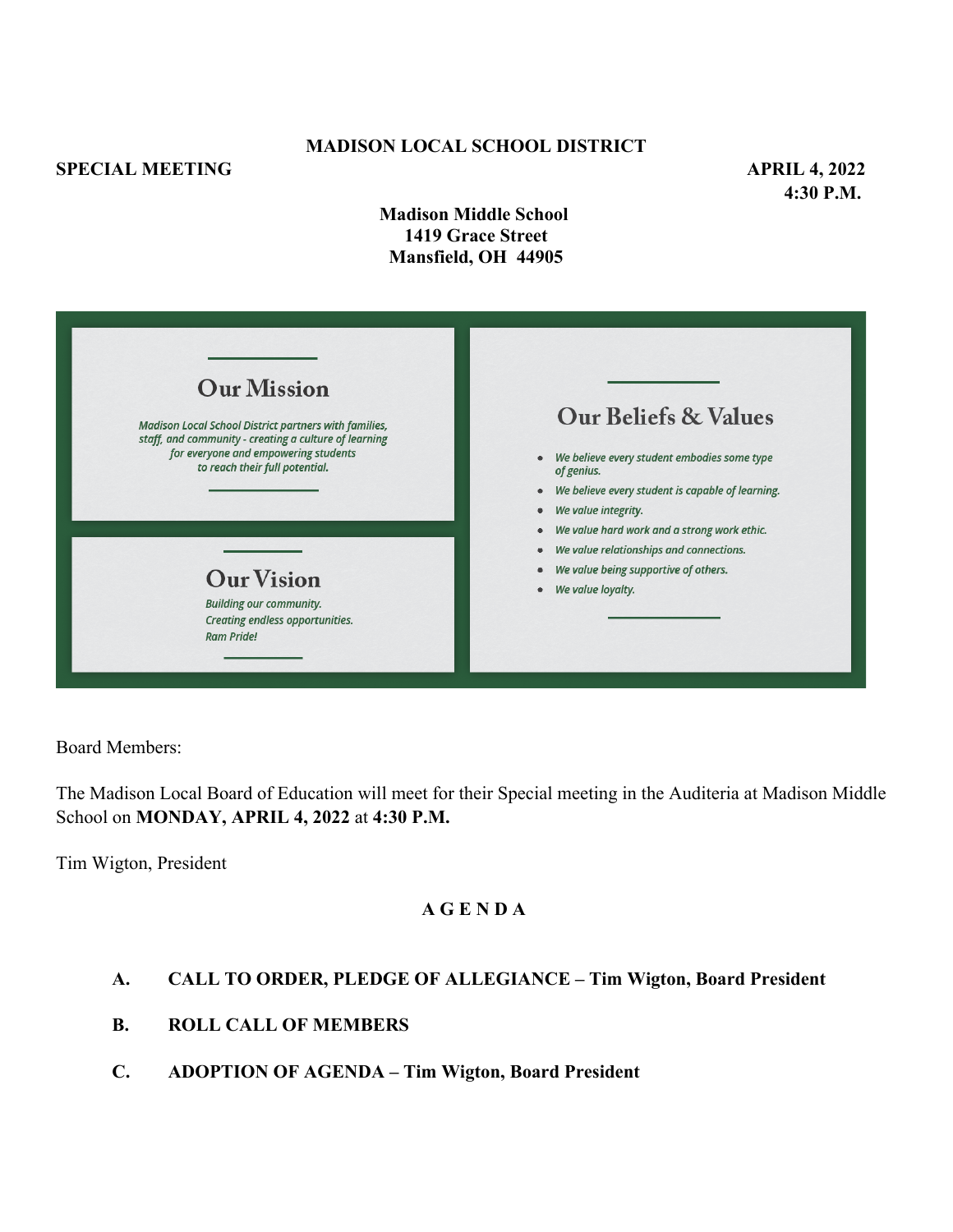#### **D. MATTERS RELATED TO PERSONNEL**

- 1. Classified Personnel
	- a. Resignations

The Superintendent recommends acceptance of the following resignations, for reasons as noted, to be effective as indicated:

Dave Shaum, 1<sup>st</sup> Shift Custodian – Eastview Personal 3/27/22

#### **E. SUPERINTENDENT'S BUSINESS**

- 1. The Superintendent recommends the Board of Education approve the Memorandum of Understanding to the Contract between the Madison Local School District Board of Education and the Madison Local Education Association, whereas, Joshua Boliantz, Scott Hamilton, Nikki Mosiychuk, Jared Phillips, and Michael Wagner shall receive ten (10) extended days in each of their first and second year of employment with the Board to complete the necessary state requirements to attain certification/licensure to instruct classes in the District. Association member Don Maxey shall be awarded four (4) extended days for SY 2022-2023, on a one-time, non-precedent setting basis.
- 2. The Superintendent recommends the Board of Education approve the Memorandum of Understanding to the Contract between the Madison Local School District Board of Education and the Madison Local Education Association, whereas, the Board shall reimburse Association members Leann Hall, Mike Leeper and Erin Shulz for one-half of the COBRA monthly insurance premium costs incurred by each member when the Board provided the Association members with monthly insurance premium holidays.
- 3. The Superintendent recommends the Board of Education approve the Memorandum of Understanding to the Contract between the Madison Local School District Board of Education and the Madison Local Education Association, whereas, upon the resolution of Grievances #2020-2021 1, 2, 3 and 4, the parties agree to equally share in the payment of cancellation fees charged by the American Arbitration Association due to the cancellation of the hearing scheduled for March 30, 2022.
- 4. The Superintendent recommends the Board of Education approve the Memorandum of Understanding to the Contract between the Madison Local School District Board of Education and the Madison Local Education Association, whereas, the parties agree that Association members and their dependents who are enrolled in any COBRA insurance coverage(s) shall be provided any and all monthly insurance premium holidays in any month when such premium holidays are provided to Association members and their dependents.
- 5. The Superintendent recommends the Board of Education approve the Memorandum of Understanding to the Contract between the Madison Local School District Board of Education and the Madison Local Education Association, whereas, the parties agree that all